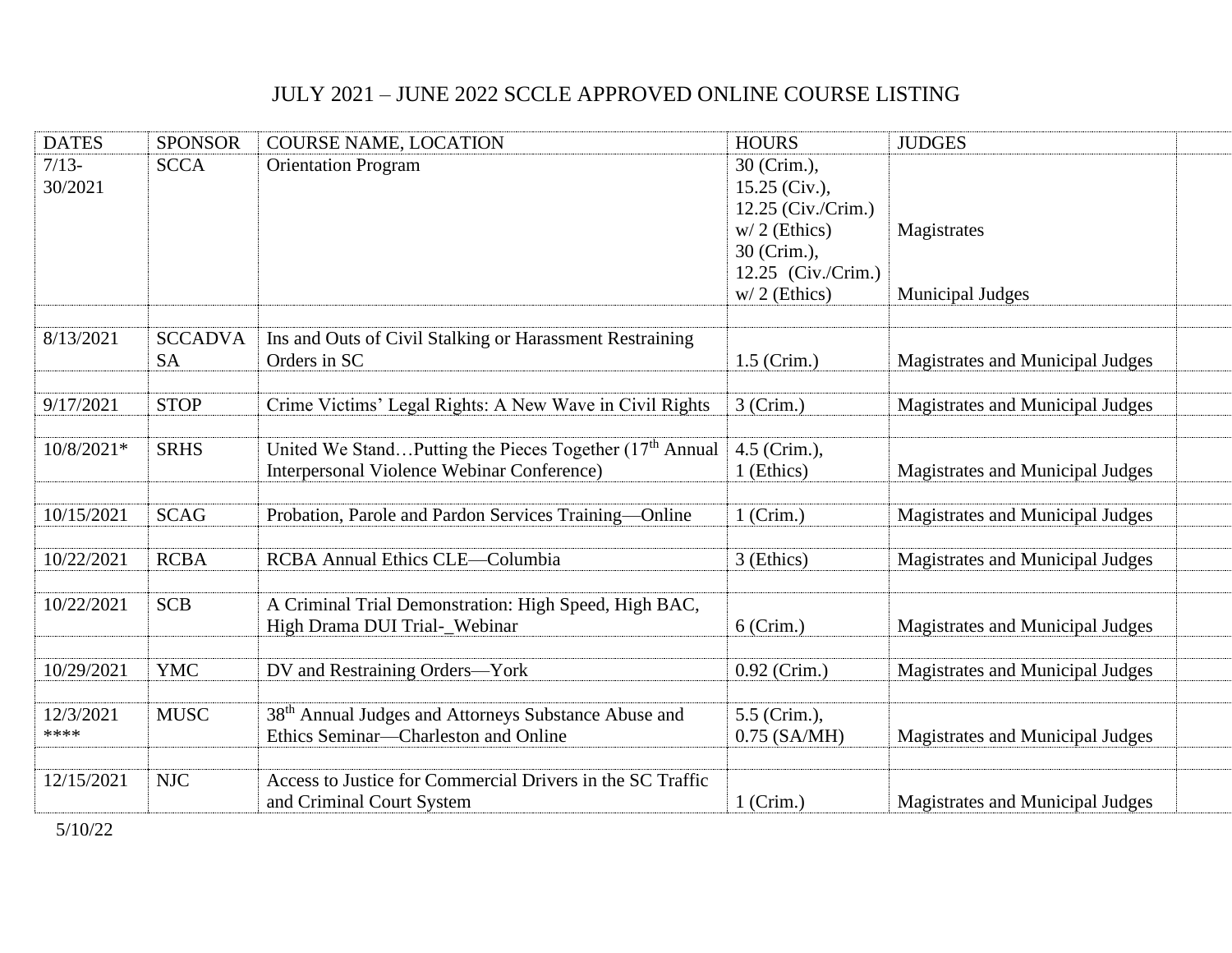| 4/19/2022 | NJC        | Racial Justice 101: A View From the Trenches                                                       | $1.25$ (Ethics) | Magistrates and Municipal Judges |
|-----------|------------|----------------------------------------------------------------------------------------------------|-----------------|----------------------------------|
| 4/20/2022 | NJC        | Dealing with Self-Represented Litigants                                                            | $1.25$ (Ethics) | Magistrates and Municipal Judges |
| 4/26/2022 | <b>NJC</b> | Sexual Harassment and Discrimination                                                               | $1.25$ (Ethics) | Magistrates and Municipal Judges |
| 4/27/2022 | <b>NJC</b> | Abuse of the Prestige of Office                                                                    | $1.25$ (Ethics) | Magistrates and Municipal Judges |
| 4/28/2022 | <b>ABA</b> | What Constitutes "Impairment" in the Trial of Impaired<br>Driving Cases: It Takes More Than a Test | $1.5$ (Crim.)   | Magistrates and Municipal Judges |

**S.C. BAR CONTINUING LEGAL EDUCATION TELESEMINARS** are available by logging onto **https://sc.webcredenza.com/.** There is a cost associated with viewing these programs, which are available at 1 p.m. EST via telephone. Click on Continuing Legal Education; click on TeleSeminar Calendar. A confirmation e-mail with the program call-in number and program materials will be sent to you prior to the program. You must have a valid e-mail address to participate in CLE Teleseminars. An individual telephonic course may be approved for a maximum of 90 minutes CLE credit.

## **S.C. BAR CONTINUING LEGAL EDUCATION ONLINE SEMINARS** are available by logging onto [https://cle.scbar.org/Ondemand-](https://urldefense.com/v3/__https:/cle.scbar.org/Ondemand-CLE/ViewSearch-All-Ondemand-Programs__;!!JHVHxrUang!Hasuz_BRaGkUxz73iuSBaxPqmY5W0isW5681Q5u7Rf3r_g0y08ParH1T-fV0BPF3$)

[CLE/ViewSearch-All-Ondemand-Programs.](https://urldefense.com/v3/__https:/cle.scbar.org/Ondemand-CLE/ViewSearch-All-Ondemand-Programs__;!!JHVHxrUang!Hasuz_BRaGkUxz73iuSBaxPqmY5W0isW5681Q5u7Rf3r_g0y08ParH1T-fV0BPF3$) There is a cost associated with viewing these programs, which are available for one month following purchase. You may earn a maximum of 6 hours of continuing legal education credits through online programs annually. If you have trouble logging on or need other technical assistance, call Jane Points at 803-771-0333, ext. 128.

| <b>SCB</b> | 10 Things You Need to Know About Ethics That You<br>Won't Find in the Rules of Conduct (DL-429) | $1.05$ (Ethics)                                                                                                                 | Magistrates and Municipal Judges |
|------------|-------------------------------------------------------------------------------------------------|---------------------------------------------------------------------------------------------------------------------------------|----------------------------------|
| <b>SKP</b> | 13 <sup>th</sup> Annual SC Gun Law Seminar                                                      | 3 (Crim.),<br>$2 (Civ.)$ ,<br>$6$ (Civ./Crim.),<br>2 (Ethics),<br>$1$ (SA/MH)<br>3 (Crim.),<br>$6$ (Civ./Crim.),<br>2 (Ethics), | Magistrates                      |
|            |                                                                                                 | 1 (SA/MH)                                                                                                                       | <b>Municipal Judges</b>          |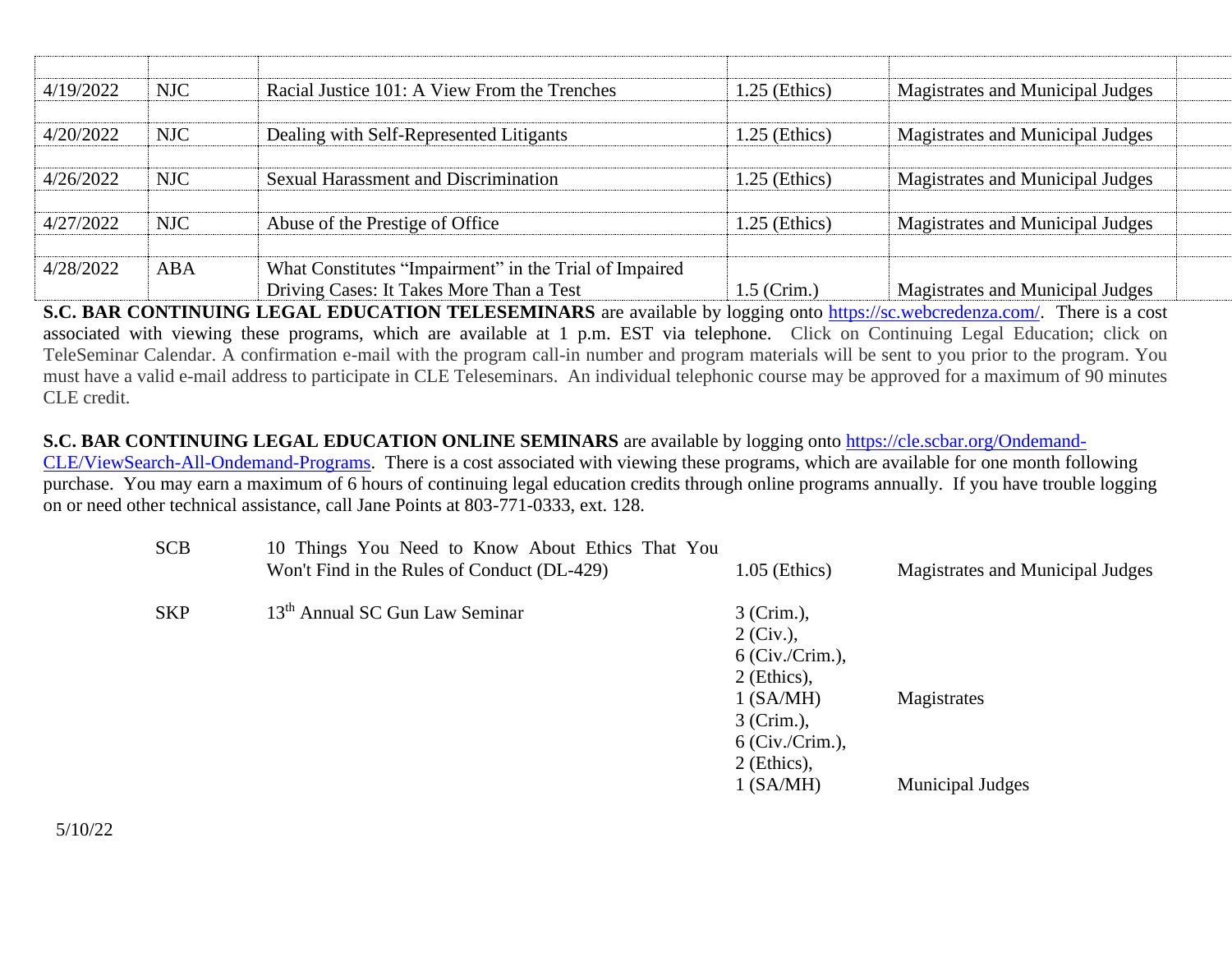| <b>SCB</b>  | 28 <sup>th</sup> Annual Criminal Practice in SC (0919-49)                                                                         | $6$ (Crim.) w/<br>1 (Ethics)                        | Magistrates and Municipal Judges |
|-------------|-----------------------------------------------------------------------------------------------------------------------------------|-----------------------------------------------------|----------------------------------|
| <b>SCB</b>  | 30 <sup>th</sup> Annual Criminal Practice in SC                                                                                   | 6.33 (Crim.) $w/$<br>1 (Ethics)                     | Magistrates and Municipal Judges |
| <b>SCB</b>  | 2018-2019 US Supreme Court Review (DL-423)                                                                                        | $1$ (Civ./Crim.)                                    | Magistrates and Municipal Judges |
| <b>SCB</b>  | 2019 Criminal Law Update Convention: Where Are We and<br>What Are We Doing? (DL-389)                                              | $3$ (Crim.)                                         | Magistrates and Municipal Judges |
| <b>SCB</b>  | 2019 Expungements Primer (DL-974)                                                                                                 | $0.66$ (Crim.)                                      | Magistrates and Municipal Judges |
| <b>SCB</b>  | 2020 Criminal Law Practice Essentials                                                                                             | 5.75 (Crim.) $w/$<br>1 (Ethics)                     | Magistrates and Municipal Judges |
| <b>SCB</b>  | 2020 SC Tort Law Update (0920-42-S)                                                                                               | $6.06$ (Civ.) w/<br>$1$ (SA/MH)                     | <b>Magistrates Only</b>          |
| <b>SCCA</b> | 2021 Civil Panel Discussion from Summary Court Intensive<br>Training                                                              | 3 (Civ.)                                            | <b>Magistrates Only</b>          |
| <b>SCB</b>  | 2021 Criminal Law Essentials                                                                                                      | 6.55 (Crim.)                                        | Magistrates and Municipal Judges |
| <b>SCCA</b> | 2021 Mandatory School                                                                                                             | 1.25 (Ethics),<br>$1$ (SA/MH),<br>0.33 (Civ./Crim.) | Magistrates and Municipal Judges |
| <b>SCB</b>  | A Call to Action! Promoting Well-Being and Ethical<br>Implications for Lawyers and Law Firms in the Legal<br>Professions (DL-372) | $1$ (SA/MH)                                         | Magistrates and Municipal Judges |
| <b>SCB</b>  | A Criminal Trial Demonstration: High Speed, High BAC,<br>High Drama DUI Trial                                                     | 5.86 (Crim.)                                        | Magistrates and Municipal Judges |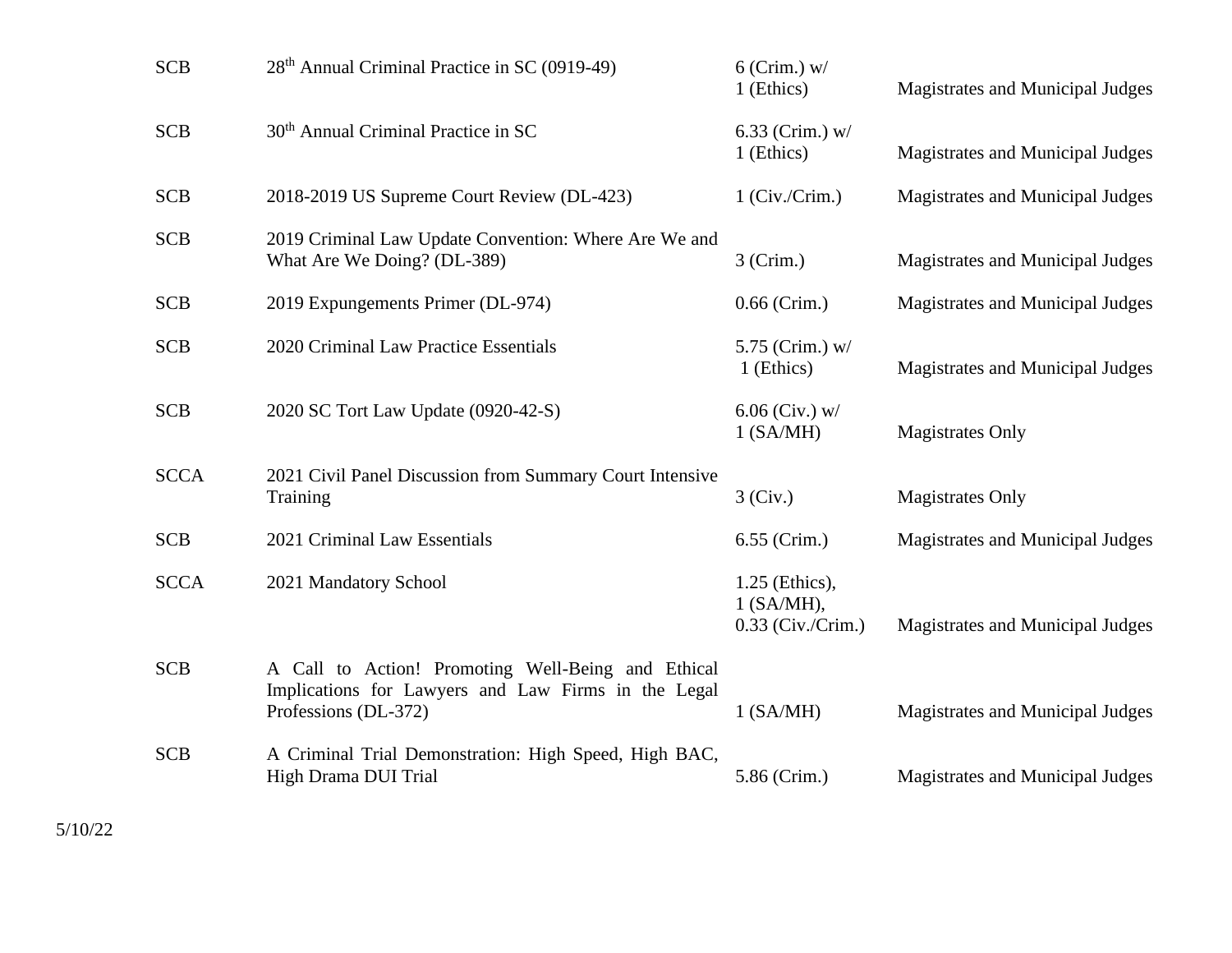| <b>SCB</b>  | A Guide to Prelims (DL-414)                                                                      | $1.13$ (Crim.)              | Magistrates and Municipal Judges |
|-------------|--------------------------------------------------------------------------------------------------|-----------------------------|----------------------------------|
| <b>SCB</b>  | An Accident Waiting to Happen: Ethical Train Wrecks and<br>Other Avoidable Disasters (0917-08-S) | 2.83 (Ethics),<br>3 (SA/MH) | Magistrates and Municipal Judges |
| <b>SCB</b>  | Animal Cruelty and Family Violence: An Indisputable Link<br>$(DL-039)$                           | $5$ (Crim.)                 | Magistrates and Municipal Judges |
| <b>SCCA</b> | Annual Supreme Court of the US Case Review                                                       | $1$ (Civ./Crim.)            | Magistrates and Municipal Judges |
| <b>SCB</b>  | Ask About Suicide to Save a Life: Suicide Prevention Tools<br>$(DL-350)$                         | $1.13$ (SA/MH)              | Magistrates and Municipal Judges |
| <b>TRT</b>  | Attorneys and Addiction: Breaking the Cycle                                                      | $1.35$ (SA/MH)              | Magistrates and Municipal Judges |
| <b>SCB</b>  | Automated Vehicles: The Next Frontier for the Legal<br>Community (DL-386)                        | $1.03$ (Crim.)              | Magistrates and Municipal Judges |
| <b>SCB</b>  | Avoiding 20 Common Ethics Traps (DL-561)                                                         | 1 (Ethics)                  | Magistrates and Municipal Judges |
| <b>SCCA</b> | <b>Bails and Bonds</b>                                                                           | $1$ (Crim.)                 | Magistrates and Municipal Judges |
| ABA         | Bail Reform Litigation: Past, Present and Future                                                 | $1.5$ (Crim.)               | Magistrates and Municipal Judges |
| <b>SCB</b>  | Beyond Eye Contact: Persuasive Presentation Skills for<br>Lawyers (DL-820)                       | $6$ (Civ./Crim.)            | Magistrates and Municipal Judges |
| <b>SCCA</b> | <b>Bond Court Training I</b>                                                                     | $0.58$ (Crim.)              | Magistrates and Municipal Judges |
| <b>SCCA</b> | <b>Bond Hearings</b>                                                                             | $1$ (Crim.)                 | Magistrates and Municipal Judges |
| <b>SCCA</b> | Business Representation and Unauthorized Practice of Law<br>(UPL) in Magistrate Court            | $1$ (Civ.)                  | <b>Magistrates Only</b>          |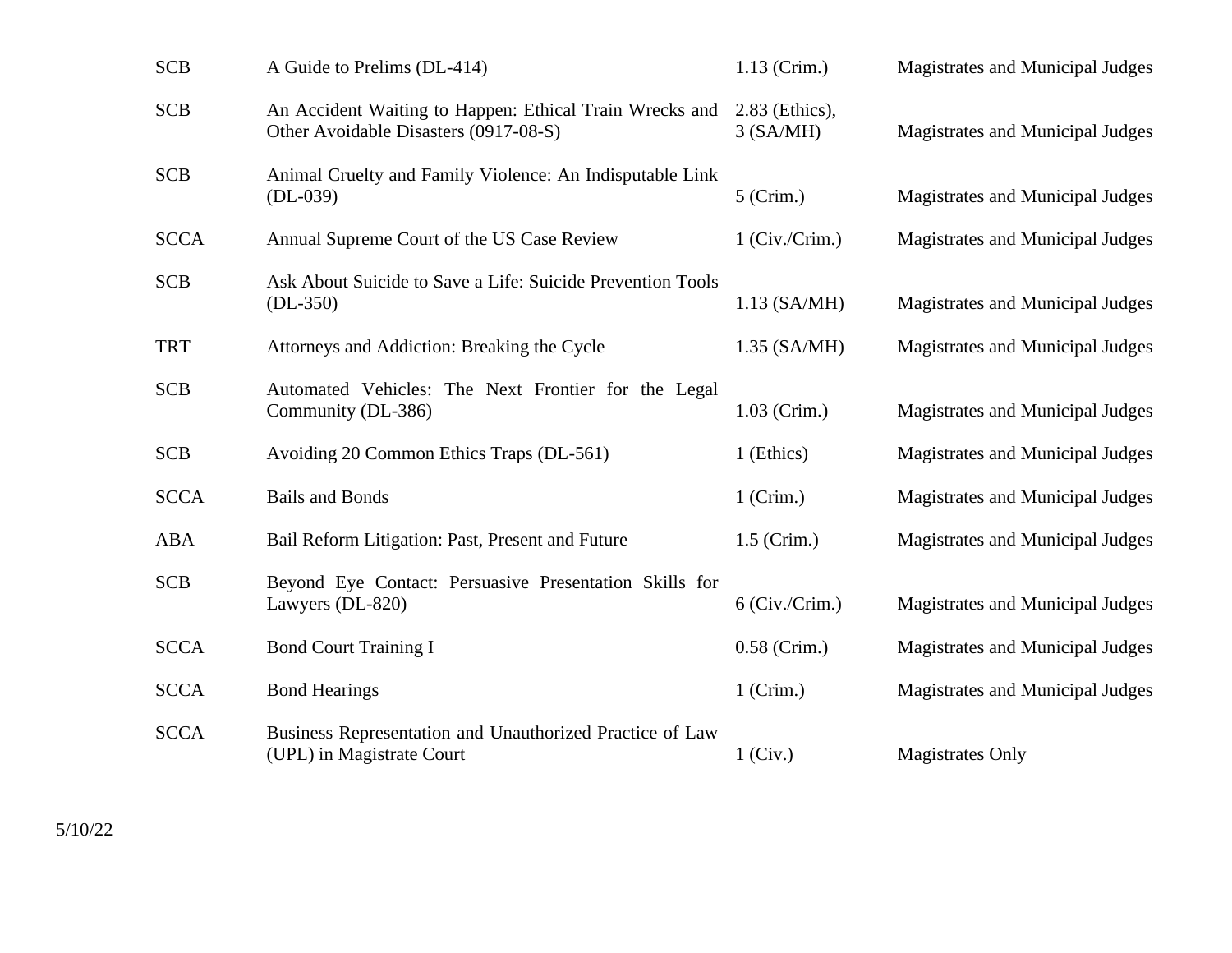| <b>SCB</b>  | Character Evidence: What It Is, What it Ain't, and How to<br>Handle It in Discovery (DL-665) | $0.75$ (Civ./Crim.)           | Magistrates and Municipal Judges |
|-------------|----------------------------------------------------------------------------------------------|-------------------------------|----------------------------------|
| <b>TRT</b>  | Civil Dispositive Motion Law                                                                 | $2$ (Civ.)                    | <b>Magistrates Only</b>          |
| <b>TRT</b>  | Confronting Bias in the Legal Profession                                                     | 2.01 (Ethics)                 | Magistrates and Municipal Judges |
| <b>SCB</b>  | Contempt of Court Featuring Mark Curriden: The Ethics of<br>Great Advocacy (DL-171)          | $0.75$ (Ethics)               | Magistrates and Municipal Judges |
| <b>SCB</b>  | Cross Examination: Theories and Techniques (DL-193)                                          | $1.48$ (Civ./Crim.)           | Magistrates and Municipal Judges |
| <b>SCB</b>  | De-stressing the Practice of Law and Getting Comfortable<br>with Discomfort (DL-154)         | 1 (SA/MH)                     | Magistrates and Municipal Judges |
| <b>SCB</b>  | Do's and Don'ts for Young Litigation Lawyers (DL-629)                                        | $0.5$ (Civ./Crim.)            | Magistrates and Municipal Judges |
| <b>SCB</b>  | Drafting Liquidated Damages Clauses (DL-842)                                                 | $1$ (Civ.)                    | <b>Magistrates Only</b>          |
| <b>SCB</b>  | Drafting Settlement Agreements in Civil Litigation<br>$(DL-852)$                             | $1$ (Civ.)                    | <b>Magistrates Only</b>          |
| <b>SCCA</b> | Driving Under the Influence                                                                  | $1$ (Crim.)                   | Magistrates and Municipal Judges |
| <b>SCB</b>  | Drug Litigation in SC (0919-47-S)                                                            | 5.75 (Crim.) w/<br>1 (Ethics) | Magistrates and Municipal Judges |
| <b>SCCA</b> | Effectively Handling Sovereign Citizens in Traffic Court                                     | $1$ (Crim.)                   | Magistrates and Municipal Judges |
| <b>SCCA</b> | <b>Emojis in Court Cases</b>                                                                 | $0.75$ (Civ./Crim.)           | Magistrates and Municipal Judges |
| <b>SCB</b>  | Emotional Intelligence Principles and the SC Rules of<br>Professional Conduct (0918-152)     | 1 (SA/MH)                     | Magistrates and Municipal Judges |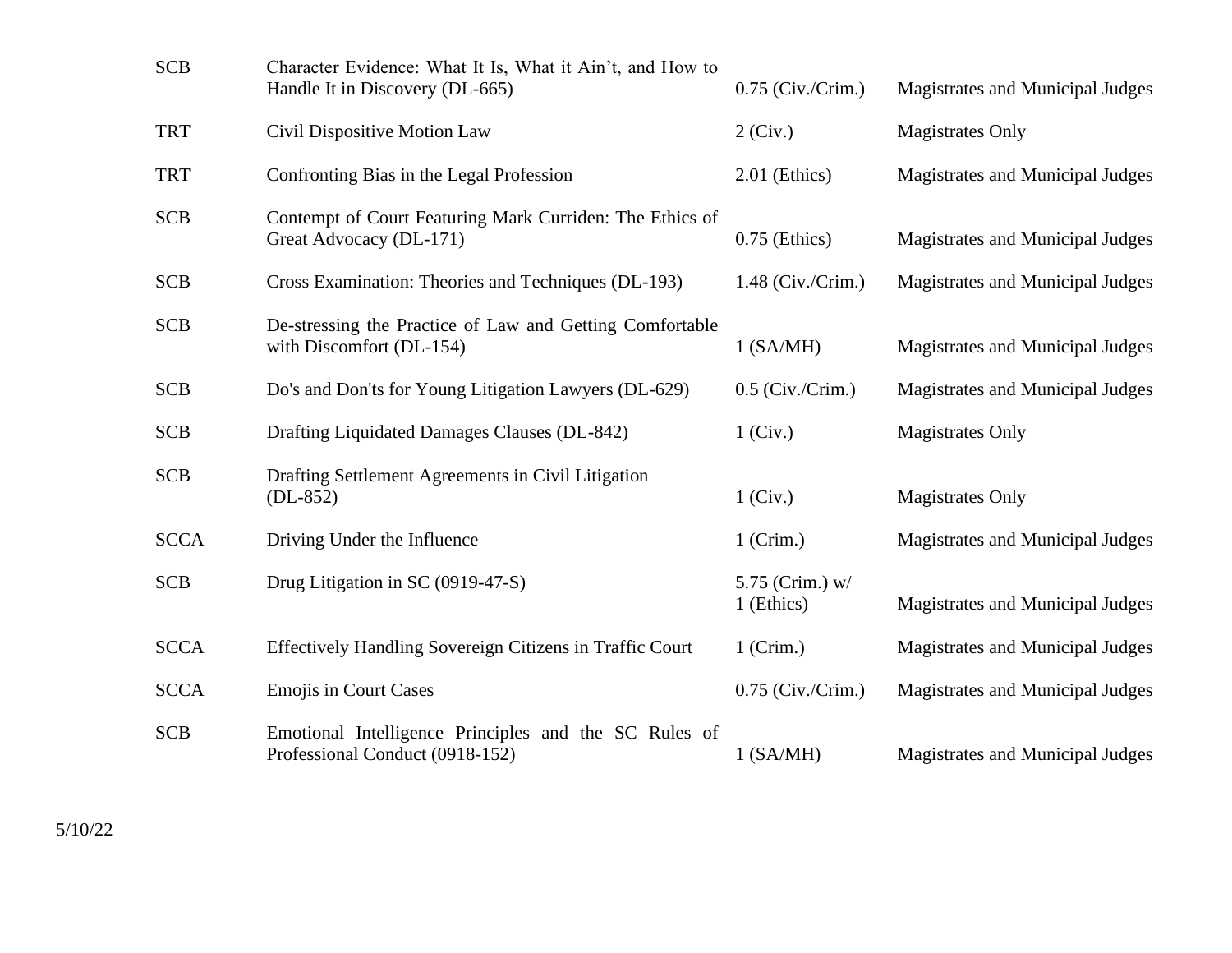| <b>SCB</b>  | Ethics and Professionalism: Effective Relationships with<br>the Court, Opposing Counsel & Pro Se Litigants | $0.83$ (Ethics)                | Magistrates and Municipal Judges |
|-------------|------------------------------------------------------------------------------------------------------------|--------------------------------|----------------------------------|
| <b>SCCA</b> | Ethics, Email Communication, and Social Networking                                                         | 1 (Ethics)                     | Magistrates and Municipal Judges |
| <b>SCB</b>  | Ethics in Drafting Claims (DL-865)                                                                         | $1$ (Civ.) (Ethics)            | <b>Magistrates Only</b>          |
| <b>SCCA</b> | Expungements                                                                                               | $0.33$ (Crim.)                 | Magistrates and Municipal Judges |
| <b>SCCA</b> | Federal Subsidized Housing Meets the SCRLTA: An<br>Overview for SC Magistrates-On Demand                   | $1.5$ (Civ.)                   | <b>Magistrates Only</b>          |
| <b>SCB</b>  | Fundamentals of Landlord-Tenant Law: Practice Guidance<br>in the COVID Era (DL-547)                        | $6.08$ (Civ.) w/<br>1 (Ethics) | <b>Magistrates Only</b>          |
| <b>SCB</b>  | Gain the Edge! Negotiation Strategies for Lawyers<br>$(0920-52)$                                           | 5.95 (Civ./Crim.)              | Magistrates and Municipal Judges |
| <b>SCB</b>  | Graduate School DUI: A Day with the Masters (0916-77)                                                      | $6$ (Crim.) w/<br>1 (Ethics)   | Magistrates and Municipal Judges |
| <b>SCB</b>  | Greetings from Mayberry: Gentile Lessons on Ethics and<br>Professionalism, Part I (DL-044)                 | 1.5 (Ethics)                   | Magistrates and Municipal Judges |
| <b>SCB</b>  | Greetings from Mayberry: Gentile Lessons on Ethics and<br>Professionalism, Part II (DL-130)                | $1.3$ (Ethics)                 | Magistrates and Municipal Judges |
| <b>SCCA</b> | <b>Guilty Pleas</b>                                                                                        | $0.83$ (Crim.)                 | Magistrates and Municipal Judges |
| <b>SCB</b>  | Help! I Have a Crazy ClientWhat Now? (0917-142-S)                                                          | $1$ (SA/MH)                    | Magistrates and Municipal Judges |
| <b>SCB</b>  | Hot Topics in Civil Trial Practice (0916-26-S)                                                             | $5$ (Civ.) w/<br>1 (Ethics)    | <b>Magistrates Only</b>          |
| <b>SCCA</b> | Hot Topics in Indigent Defense                                                                             | $1.5$ (Crim.)                  | Magistrates and Municipal Judges |
|             |                                                                                                            |                                |                                  |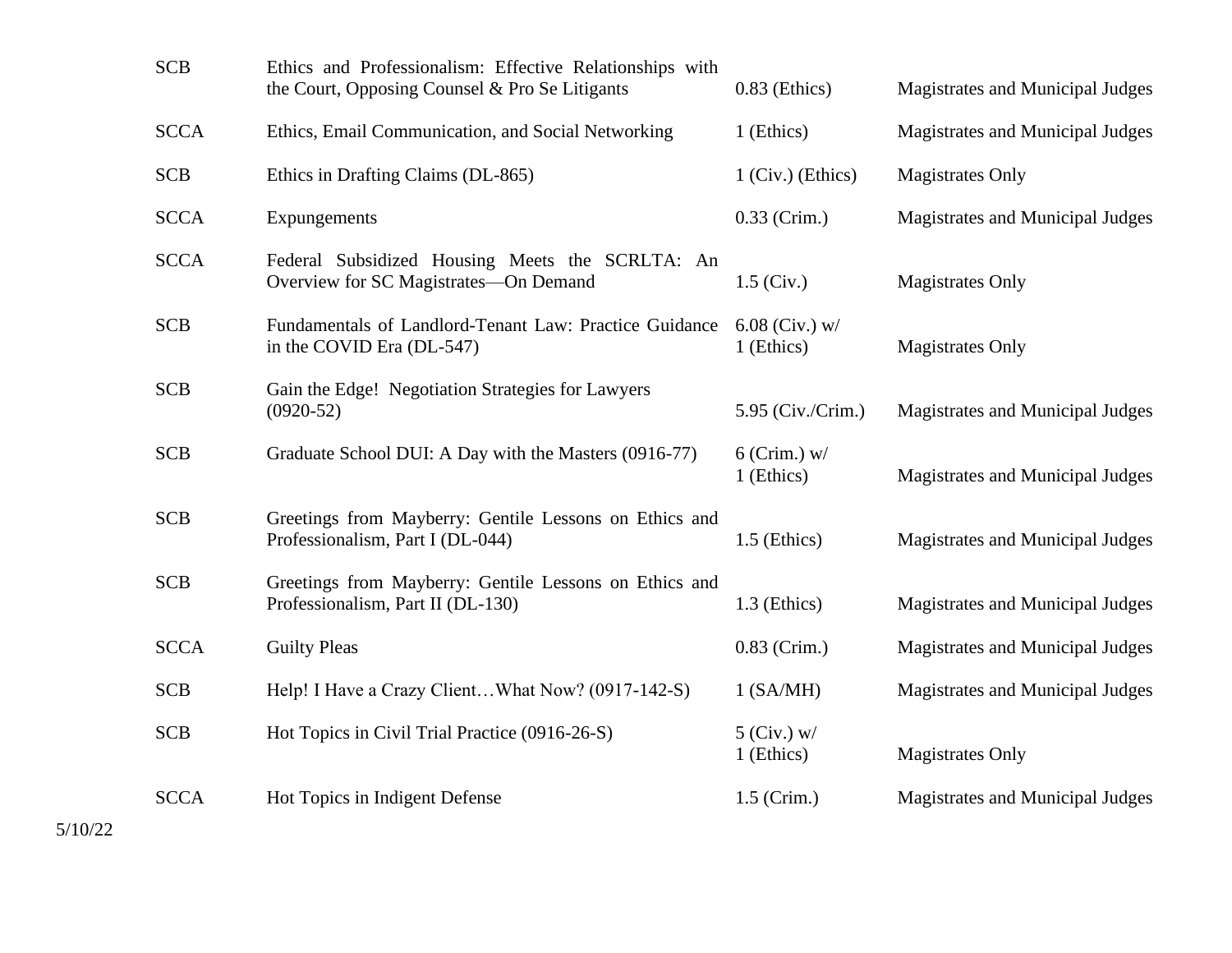| <b>SCCA</b> | How to Efficiently Handle Civil and Criminal Court<br>Dockets in Summary Courts (Course No. 227531ADO) | $1.25$ (Civ./Crim.)                                | Magistrates and Municipal Judges |
|-------------|--------------------------------------------------------------------------------------------------------|----------------------------------------------------|----------------------------------|
| <b>SCB</b>  | I See Dead People: Evidentiary Issues When Witnesses Die<br>or Disappear Before Trial (DL-960)         | $1$ (Civ./Crim.)                                   | Magistrates and Municipal Judges |
| <b>SCB</b>  | I'm Feeling So Emotional: Cognitive Tools for Attorneys<br>$(DL-090)$                                  | $1$ (SA/MH)                                        | Magistrates and Municipal Judges |
| <b>SCB</b>  | Introduction to Human Trafficking and Case Illustrations                                               | $1$ (Crim.)                                        | Magistrates and Municipal Judges |
| <b>SCB</b>  | <b>Introductory Emotional Intelligence Principles</b><br>$(0918-143-S)$                                | $1$ (SA/MH)                                        | Magistrates and Municipal Judges |
| <b>SCB</b>  | It's All A Game: Top Trial Lawyers Tackle Evidence 2019<br>$(0919-04-S)$                               | $6$ (Civ./Crim.)<br>$w/1$ (Ethics)                 | Magistrates and Municipal Judges |
| <b>SCB</b>  | It's All A Game: Top Trial Lawyers Tackle Evidence 2020<br>$(0920-04)$                                 | $6$ (Civ./Crim.)<br>$w/1$ (Ethics)                 | Magistrates and Municipal Judges |
| <b>SCB</b>  | It's All A Game: Top Trial Lawyers Tackle Evidence 2021                                                | 2.5 (Crim.),<br>3.5 (Civ./Crim.)<br>$w/1$ (Ethics) | Magistrates and Municipal Judges |
| <b>SCB</b>  | Keeping Up with Trends & Issued in Criminal Defense and<br><b>PCR-Proofing Your Case</b>               | $0.5$ (Crim.)                                      | Magistrates and Municipal Judges |
| <b>ABA</b>  | Lawyer Mental Health: The Numbers, the People, the<br><b>Support System</b>                            | 1 (SA/MH)                                          | Magistrates and Municipal Judges |
| <b>SCCA</b> | Media Matters: Working with the Press                                                                  | $0.6$ (Civ./Crim.)                                 | Magistrates and Municipal Judges |
| <b>TRT</b>  | Navigating Police and Citizen Encounters                                                               | $2$ (Crim.)                                        | Magistrates and Municipal Judges |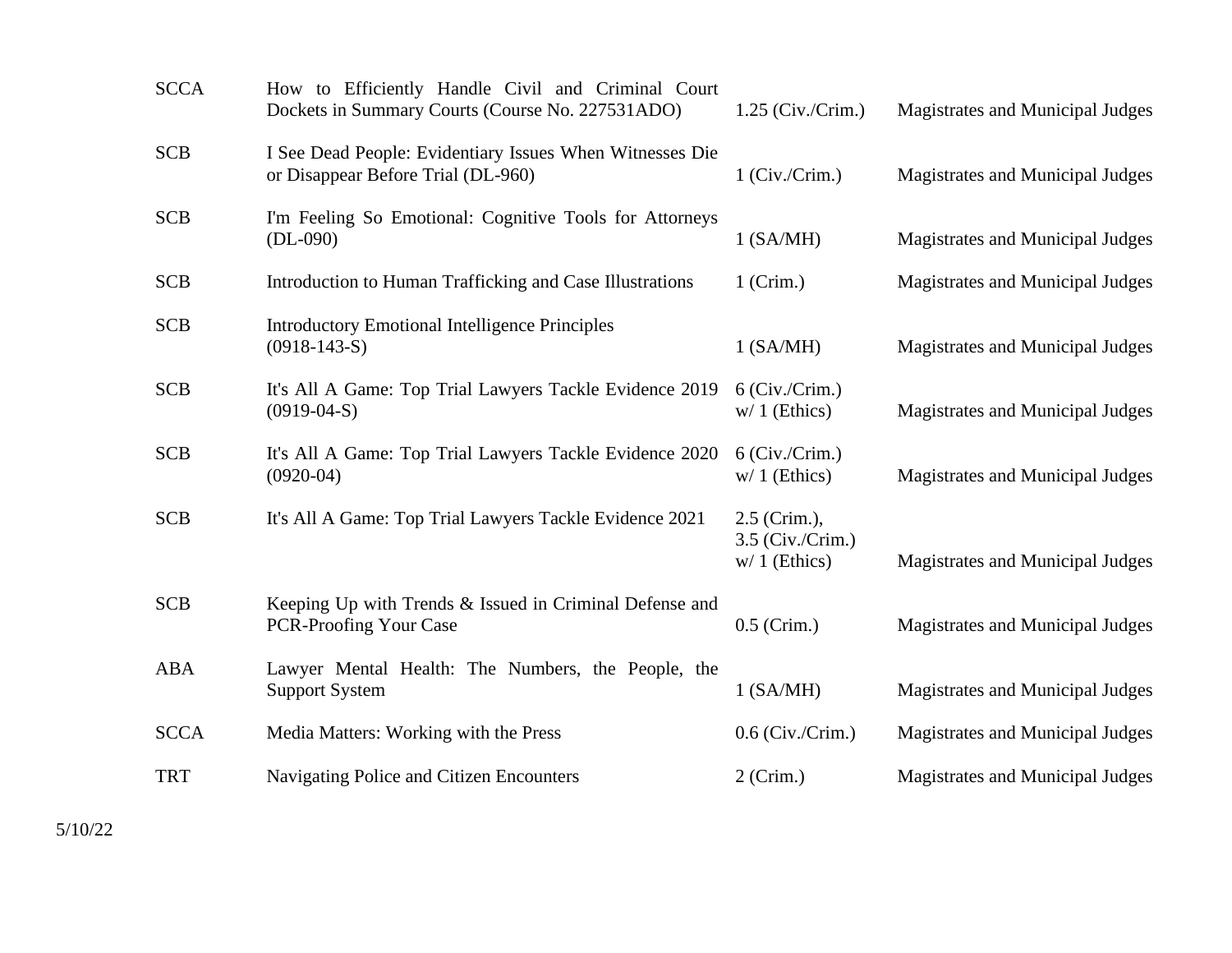| <b>SCB</b>  | Navigating the Stormy Seas: Governmental Liability<br>Litigation Seminar (0920-09-S)                                                 | $4$ (Civ.) w/<br>1 (Ethics)<br>1 (Ethics) | Magistrates<br><b>Municipal Judges</b>  |
|-------------|--------------------------------------------------------------------------------------------------------------------------------------|-------------------------------------------|-----------------------------------------|
| <b>SCB</b>  | Neurobiology of Addiction (DL-689)                                                                                                   | $1.5$ (SA/MH)                             | Magistrates and Municipal Judges        |
| <b>SCB</b>  | Neurobiology of Addiction: Mental Health and Substance<br>Abuse $(DL-795)$                                                           | $1$ (SA/MH)                               | Magistrates and Municipal Judges        |
| <b>SCB</b>  | Additional<br>Minefields—Overview,<br>Never<br>Enough:<br>Definitions, Facts and Figures Relating to Compulsive<br>Gambling (DL-043) | $1$ (SA/MH)                               | Magistrates and Municipal Judges        |
| <b>SCB</b>  | No-Knock Search: The Fourth Amendment and SC Law<br>$(DL-460)$                                                                       | $1.3$ (Crim.)                             | Magistrates and Municipal Judges        |
| <b>SCB</b>  | Our Epidemic: Depression and Substance Abuse in the<br>Legal Field (DL-804)                                                          | $1$ (SA/MH)                               | Magistrates and Municipal Judges        |
| <b>SCCA</b> | Overview of Diversion Programs Operated by SC Circuit<br>Solicitors                                                                  | $0.33$ (Crim.)                            | Magistrates and Municipal Judges        |
| <b>SCCA</b> | <b>Overview of Domestic Violence Crimes</b>                                                                                          | $1$ (Crim.)                               | Magistrates and Municipal Judges        |
| <b>SCB</b>  | A Potpourri of Ethics with Larry Fox (DL-707)                                                                                        | 2 (Ethics)                                | <b>Magistrates and Municipal Judges</b> |
| <b>SCB</b>  | A Practical Guide to Civil and Criminal Contempt in SC<br>$(DL-475)$                                                                 | $1.25$ (Civ./Crim.)                       | Magistrates and Municipal Judges        |
| <b>SCB</b>  | Practicing in Magistrates Court (DL-064)                                                                                             | $1$ (Civ./Crim.)                          | Magistrates and Municipal Judges        |
| <b>SCB</b>  | Preparing for your First Trial (DL-203)                                                                                              | $0.5$ (Civ./Crim.)                        | Magistrates and Municipal Judges        |
| <b>SCB</b>  | Professionalism and Civility (DL-732)                                                                                                | $0.75$ (Ethics)                           | Magistrates and Municipal Judges        |
|             |                                                                                                                                      |                                           |                                         |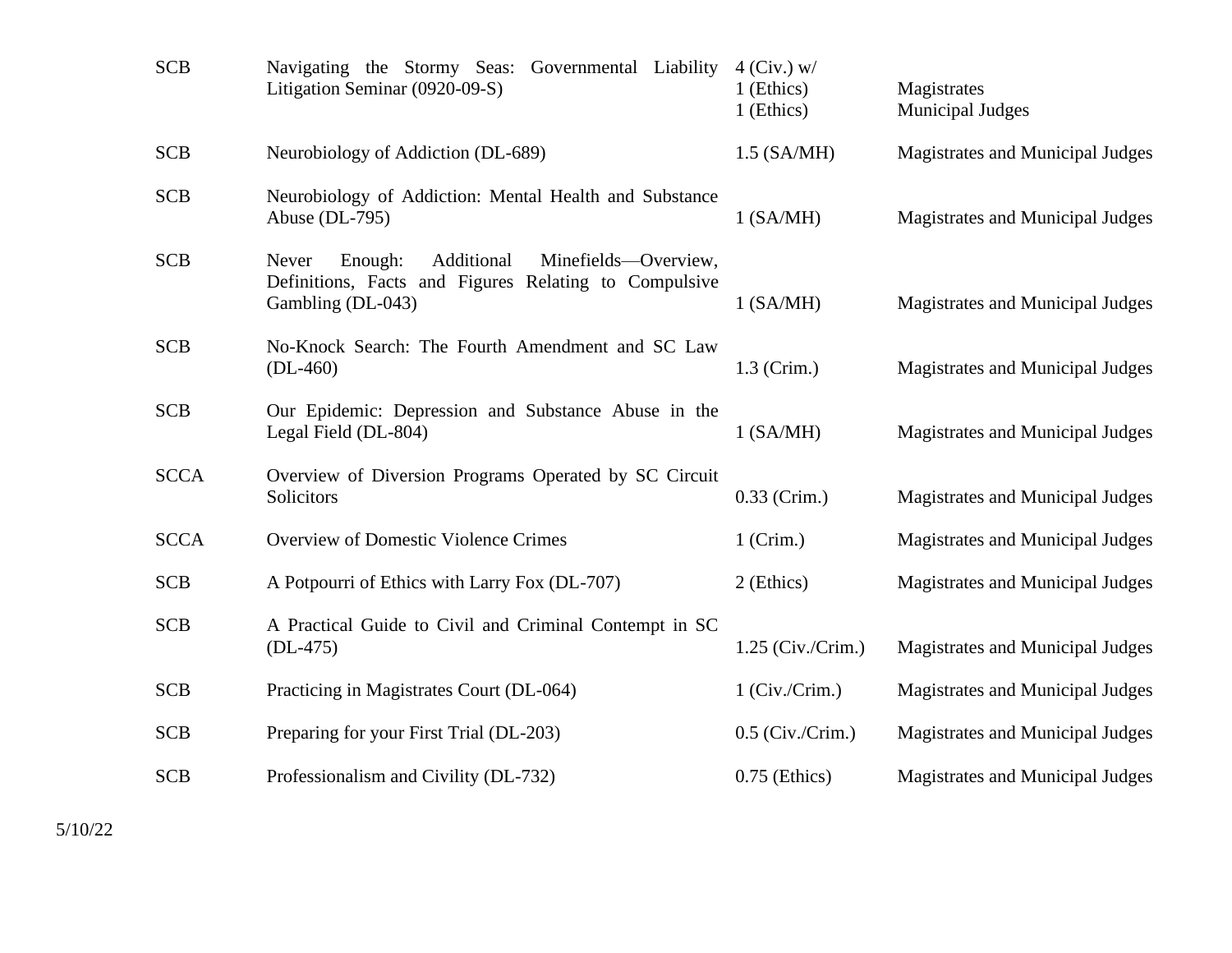| <b>SCB</b>  | Prosecution of Animal Abuse and Neglect Cases: Problems,<br>Procedures and (Hopefully) Some Useful Solutions for<br>Summary Court Judges (DL-426) | $2.05$ (Crim.)               | Magistrates and Municipal Judges |
|-------------|---------------------------------------------------------------------------------------------------------------------------------------------------|------------------------------|----------------------------------|
| <b>SCB</b>  | <b>Qualification and Examination of Expert Witnesses</b><br>$(DL-290)$                                                                            | $0.6$ (Civ./Crim.)           | Magistrates and Municipal Judges |
| <b>SCB</b>  | Recognizing and Addressing "Secondary<br>Traumatic<br>Stress/Vicarious Trauma/Compassion Fatigue" in Practicing<br>Attorneys (DL-803)             | $1$ (SA/MH)                  | Magistrates and Municipal Judges |
| <b>TRT</b>  | Rules and Procedures of Canine Law                                                                                                                | 2 Civ./Crim.)                | Magistrates and Municipal Judges |
| <b>SCCA</b> | SC Landlord/Tenant Law-On Demand                                                                                                                  | $1.5$ (Civ.)                 | <b>Magistrates Only</b>          |
| <b>SCB</b>  | SC Trial Evidence: Tips to Simplify Evidentiary Issues and<br><b>Increase Recall</b>                                                              | 1.41 (Crim.)                 | Magistrates and Municipal Judges |
| <b>SCCA</b> | <b>Search Warrants</b>                                                                                                                            | $2$ (Crim.)                  | Magistrates and Municipal Judges |
| <b>SCB</b>  | Select Topics in SC Civil Procedure (0919-62-S)                                                                                                   | 5.83 (Civ.) w/<br>1 (Ethics) | <b>Magistrates Only</b>          |
| <b>SCB</b>  | Smoke and Mirrors: A Teaching Film on Hearsay and<br>Evidentiary Issues (DL-353)                                                                  | $1.5$ (Civ./Crim.)           | Magistrates and Municipal Judges |
| <b>SCB</b>  | Stuart Teicher Goes to NYC and Teachers About Lying,<br>Loyalty and Lots of Ethics Rules (DL-320)                                                 | 1 (Ethics)                   | Magistrates and Municipal Judges |
| <b>SCB</b>  | Stuart Teicher Takes a Trip and Teaches About Ethical<br>Misconduct (DL-305)                                                                      | 1 (Ethics)                   | Magistrates and Municipal Judges |
| <b>SCCA</b> | <b>Summary Court Expungement Training</b>                                                                                                         | $0.33$ (Crim.)               | Magistrates and Municipal Judges |
| <b>SCB</b>  | Taking the Terror Out of Trial (DL-417)                                                                                                           | $6.25$ (Civ.)                | <b>Magistrates Only</b>          |
|             |                                                                                                                                                   |                              |                                  |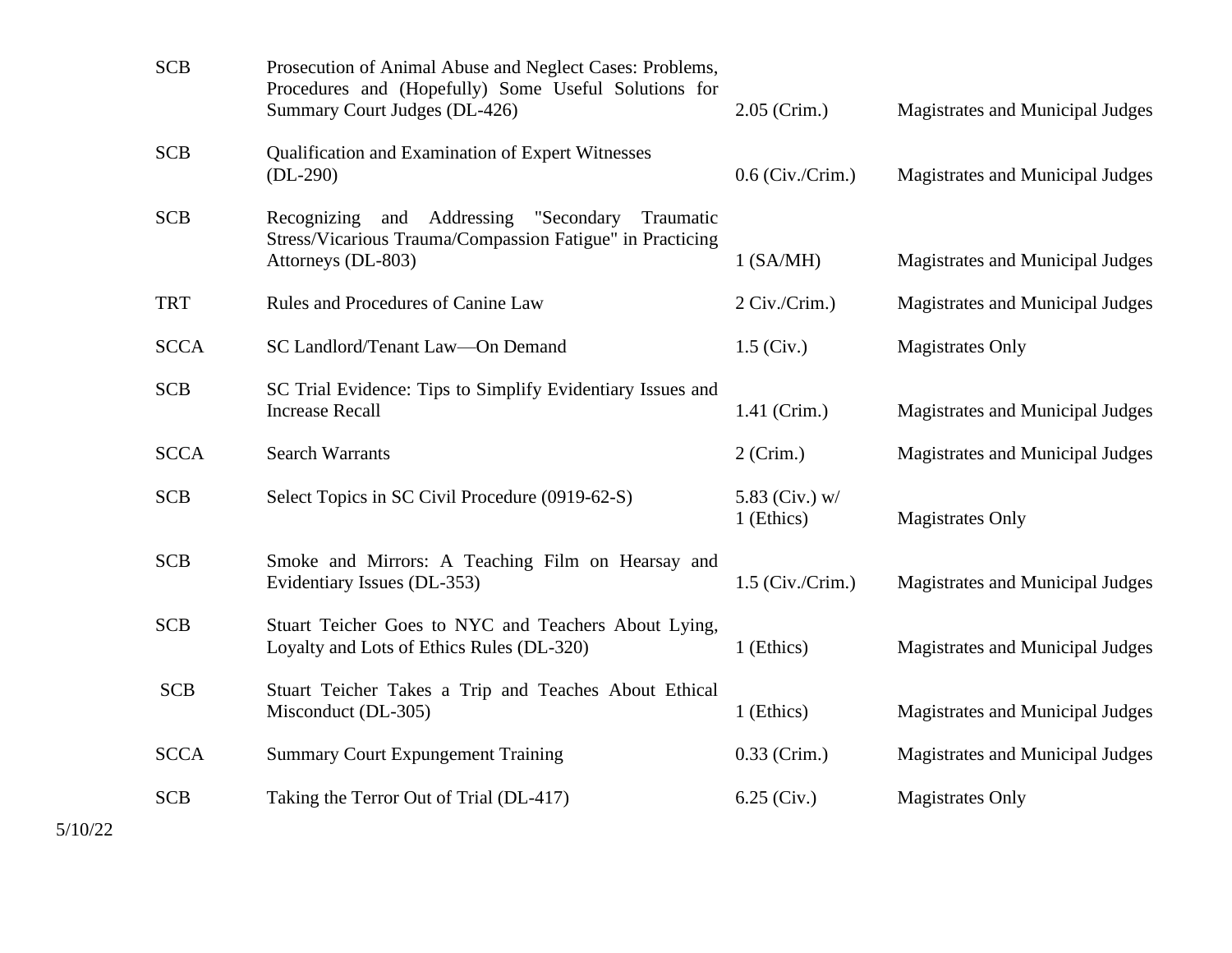| <b>SCCA</b> | The Americans with Disabilities Act in the Courtroom 0.75 (Civ./Crim.)<br>(Course No. 219503ADO)    |                               | Magistrates and Municipal Judges        |
|-------------|-----------------------------------------------------------------------------------------------------|-------------------------------|-----------------------------------------|
| <b>SCB</b>  | The Art of Summary Judgment (DL-690)                                                                | $1$ (Civ.)                    | <b>Magistrates Only</b>                 |
| <b>SCB</b>  | The Art of Trial Communication (DL-159)                                                             | $1$ (Civ./Crim.)              | Magistrates and Municipal Judges        |
| <b>SCCA</b> | The Court, Confirmation, and the Demise of Civility                                                 | 1 (Ethics)                    | Magistrates and Municipal Judges        |
| <b>SCB</b>  | The (Ethical) World According to Stuart Teicher: Bad<br>Behavior That Can Kill Your Career (DL-400) | 1.91 (Ethics),<br>$1$ (SA/MH) | <b>Magistrates and Municipal Judges</b> |
| <b>SCB</b>  | The Ethics of Presenting (and Objecting to) Evidence<br>$(DL-964)$                                  | 1 (Ethics)                    | Magistrates and Municipal Judges        |
| <b>SCCA</b> | The Impact of Mental Health and Substance Abuse on<br><b>Attorney Disciplinary Cases</b>            | $1$ (SA/MH)                   | Magistrates and Municipal Judges        |
| <b>SCB</b>  | The Lawyer's Epidemic and an Invitation to Well Being<br>$(DL-626)$                                 | $1$ (SA/MH)                   | <b>Magistrates and Municipal Judges</b> |
| <b>SCB</b>  | The Psychology of Persuasion (DL-292)                                                               | $0.85$ (Civ./Crim.)           | Magistrates and Municipal Judges        |
| <b>ABA</b>  | The Servicemembers Civil Relief Act 101: What Every<br>Attorney and Judge Needs to Know             | $1.5$ (Civ.)                  | <b>Magistrates Only</b>                 |
| <b>SCB</b>  | The Trial Lawyer's Armageddon (DL-288)                                                              | $1.2$ (Civ./Crim.)            | Magistrates and Municipal Judges        |
| <b>TRT</b>  | The Underlying Implications of Judicial Disqualification                                            | $1.15$ (Ethics)               | Magistrates and Municipal Judges        |
| <b>SCB</b>  | The World Has ChangedLet's Sort It Out (DL-555)                                                     | $2.91$ (Ethics)               | Magistrates and Municipal Judges        |
| <b>SCB</b>  | Thinking Through the Structure of Evidence (DL-959)                                                 | $0.91$ (Civ./Crim.)           | Magistrates and Municipal Judges        |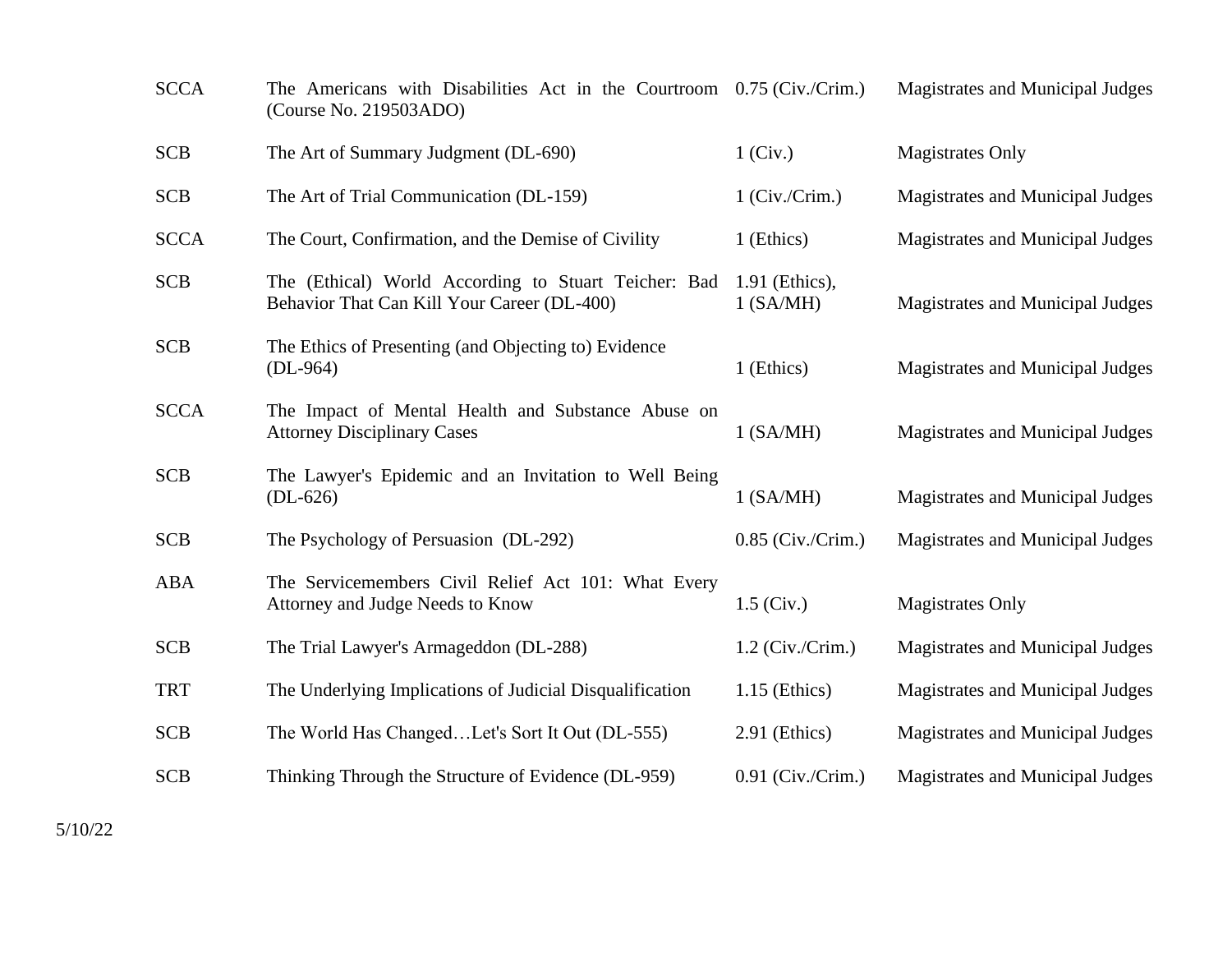| <b>SCCA</b> | Tips for Order Writing—What Do SC Appellate Courts<br>Prefer? (Course No. 227481ADO)                                         | $0.75$ (Civ./Crim.) | Magistrates and Municipal Judges |
|-------------|------------------------------------------------------------------------------------------------------------------------------|---------------------|----------------------------------|
| <b>SCB</b>  | Top 11 Tips from the Bench and How to Properly and<br>Effectively use WebEx (DL-445)                                         | $0.61$ (Civ./Crim.) | Magistrates and Municipal Judges |
| <b>SCB</b>  | Trial by Machine: The Use of Evidential Breath Testing in<br>South Carolina (Course No. 181581) (DL-733)                     | $1$ (Crim.)         | Magistrates and Municipal Judges |
| <b>SCCA</b> | <b>Understanding Evidentiary Issues</b>                                                                                      | $1$ (Civ./Crim.)    | Magistrates and Municipal Judges |
| <b>SCB</b>  | We Survived, So Can You (DL-989)                                                                                             | $0.68$ (SA/MH)      | Magistrates and Municipal Judges |
| <b>SCB</b>  | Wellness for our Profession: Strategies and Tactics that<br>Work (0917-52-S)                                                 | $3.5$ (SA/MH)       | Magistrates and Municipal Judges |
| ABA         | When "No Comment" Won't Do: Courts Communicating<br>Through the Media                                                        | $1.5$ (Ethics)      | Magistrates and Municipal Judges |
| <b>SCB</b>  | Whipping Up Some Justice: Chili, Cornbread, and the<br>Unforgiving Minute (DL-670)                                           | $1$ (SA/MH)         | Magistrates and Municipal Judges |
| <b>SCB</b>  | Whipping Up Some Justice: Tips for Great Hummus and<br>Pimento Cheese Dips and Tips to Avoid Legal Malpractice<br>$(DL-055)$ | 1 (Ethics)          | Magistrates and Municipal Judges |
| <b>SCB</b>  | Whipping Up Some Justice: Guilty Pleasures, Guilty Pleas<br>and Cheesecake (DL-188)                                          | $1$ (Crim.)         | Magistrates and Municipal Judges |
| <b>SCB</b>  | Wildlife Law and Policy (0920-30-S)                                                                                          | 4.75 (Crim.)        | Magistrates and Municipal Judges |
| <b>SCB</b>  | Working with Interpreters to Improve Communication with<br>Non-English Speaking Clients (DL-430)                             | $0.5$ (Civ./Crim.)  | Magistrates and Municipal Judges |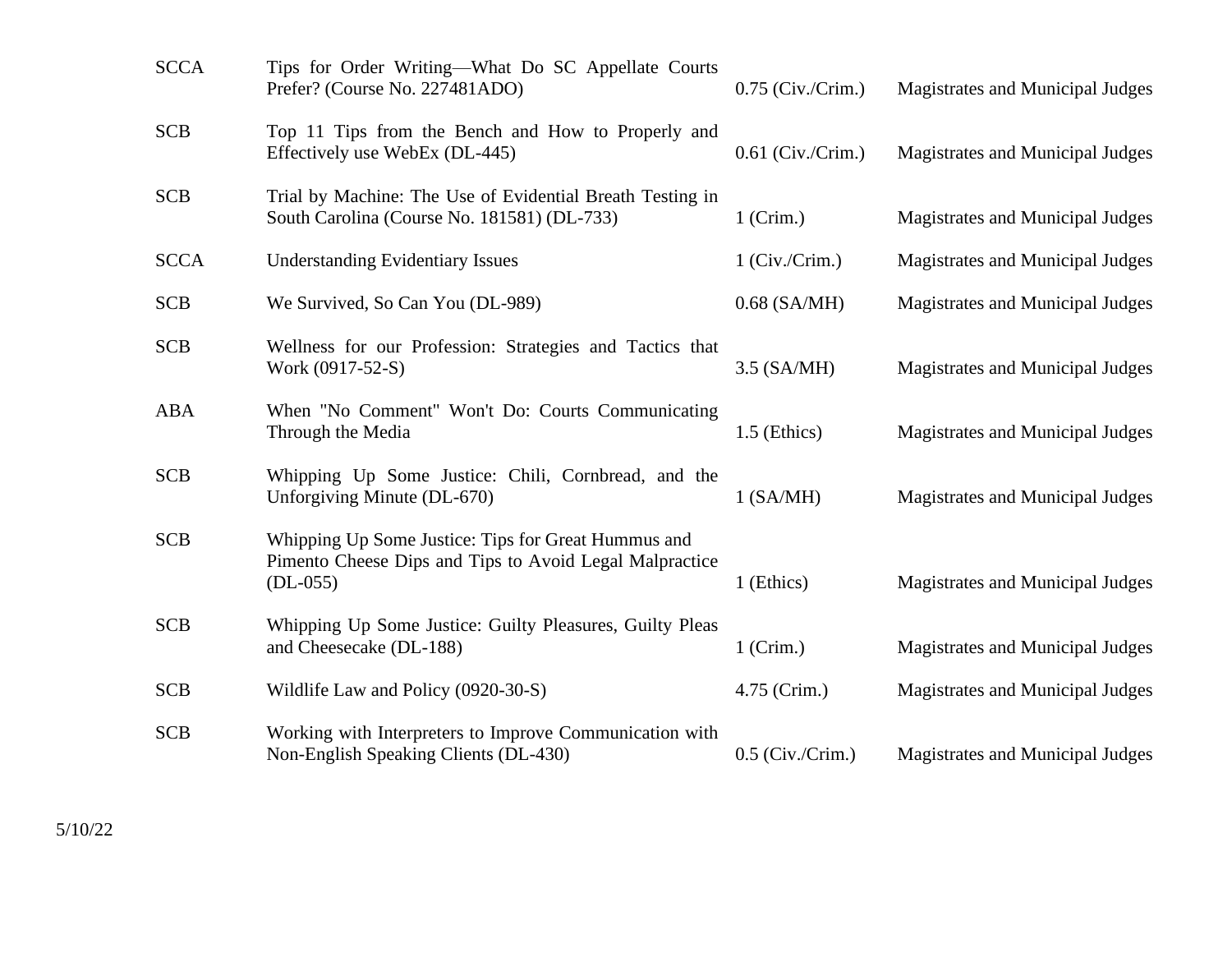\* **Indicates approved Domestic Violence Training.**

- **\*\* Indicates approved Crime Victim Training.**
- **\*\*\*Indicates approved Animal Cruelty Training.**

\*\*\*\*\* The abbreviations for sponsoring organizations are as follows:\*\*\*\*\*

**1.** ABA—American Bar Association PO Box 109078 Chicago, Illinois 60654-7598 800-285-2221 [www.Americanbar.org/cle](http://www.americanbar.org/cle)

**2.** MUSC—MUSC Dept. of Psychiatry and Behavioral Sciences Contact: Office of Continuing Education, Community and Alumni Relations 67 President Street MSC 861 Charleston, SC 29425 843-792-0175 [psych-events@musc.edu](mailto:psych-events@musc.edu) <https://medicine.musc.edu/departments/psychiatry/cecar/conferences>

- **3.** NADCP—National Association of Drug Court Professionals 625 North Washington Street, Suite 212 Alexandria, VA 22314 703-575-9400 <https://www.nadcp.org/>
- **4.** RCBA—Richland County Bar Association PO Box 7632 Columbia, SC 29202-7632 803-771-9801 803-799-4118 (Fax) <https://richbar.org/events/> [rcba@scbar.org](mailto:rcba@scbar.org)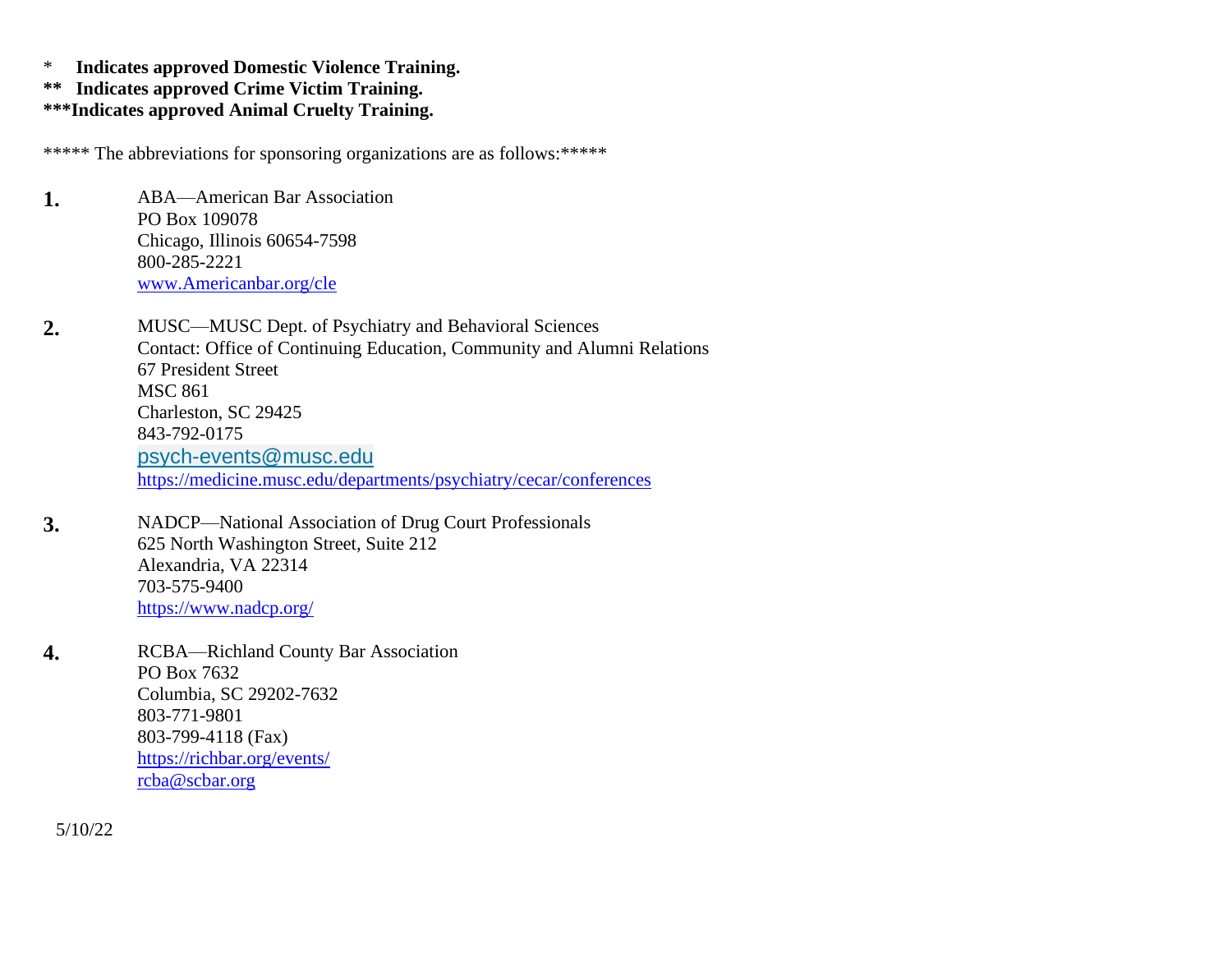**5.** SCB- South Carolina Bar- CLE Division P.O. Box 608 Columbia, SC 29202-0608 803-771-0333 Toll Free: 1-800-768-7787 <http://www.scbar.org/>

- **6.** SCCA- SC Court Administration Contact: Renee A. Lipson, Staff Attorney 1015 Sumter Street, Suite 200 Columbia, SC 29201-3747 803-734-1800 803-734-0269 (Fax) [rlipson@sccourts.org](mailto:rlipson@sccourts.org)
- **7.** SCCADVASA—SC Coalition Against Domestic Violence and Sexual Assault PO Box 7776 Columbia, SC 29202-7776 803-256-2900 803-661-7327 (Fax) [info@sccadvasa.org](mailto:info@sccadvasa.org) <https://www.sccadvasa.org/>
- **8.** SKP Shaw & Kelley Publishing P.O. Box 1241 Silver Springs, Fl. 34489-1241 (864) 834-4404 or (352) 694-5245 [www.scgunlaw.com](http://www.scgunlaw.com/)
- **9.** SRHC—Spartanburg Regional Healthcare Center Contact: Nelda Hope, BSN, RN Spartanburg Regional Education Coordinator 864-560-6265 [nhops@srhs.com](mailto:nhops@srhs.com)